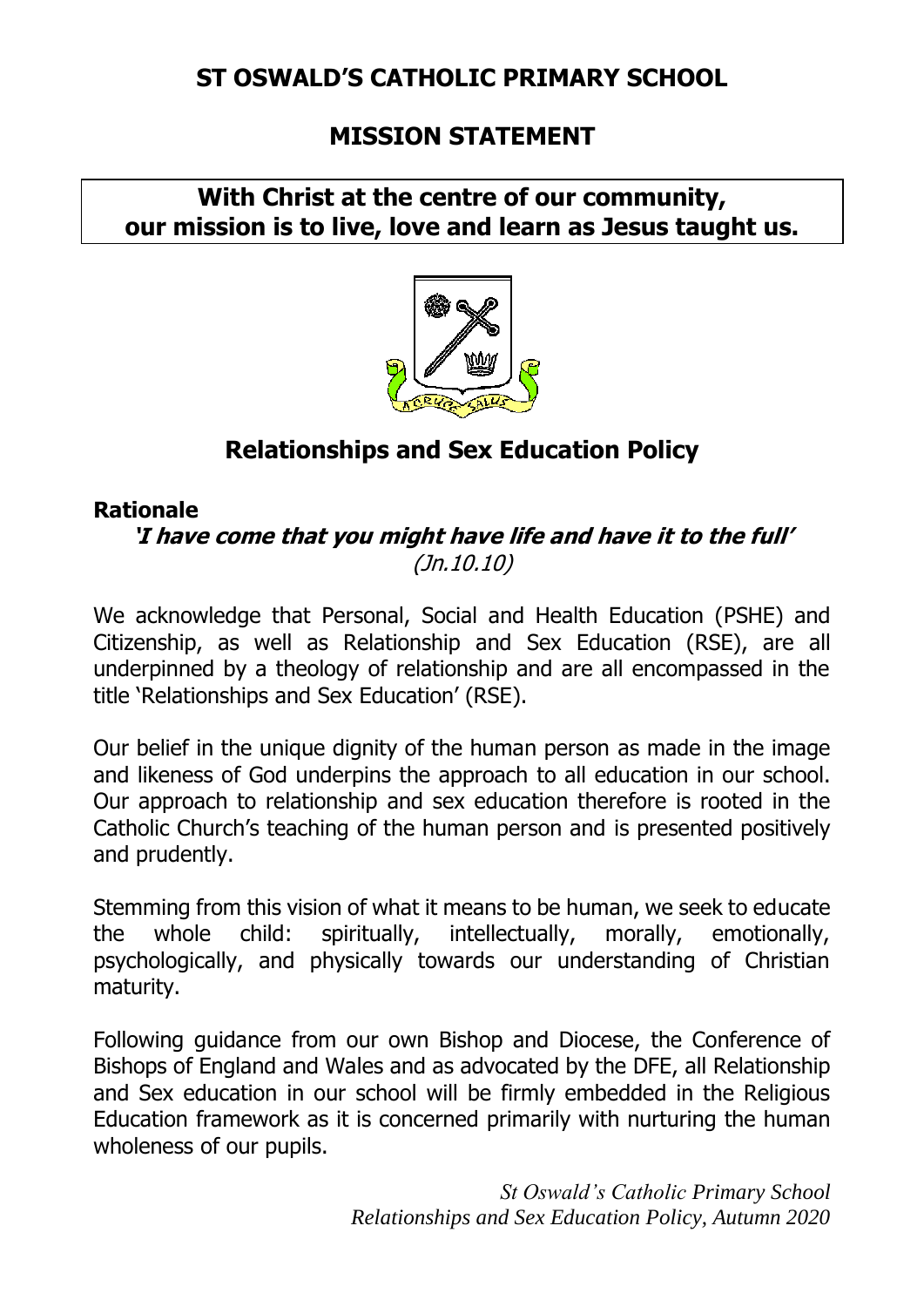All Relationship and Sex Education will be in accordance with the Church's moral teaching. It will emphasise the importance of the Sacrament of marriage and the family whilst acknowledging that all pupils have a fundamental right to have their life respected whatever household they come from and support will be provided to help pupils deal with different sets of values.

### **Aims of Relationship and Sex Education (RSE)**

- To encourage pupils' growth in self respect, acknowledging we are all created in the image and likeness of God
- To help pupils develop an understanding that love is the central basis of relationships
- To help pupils to understand the nature of relationships and to encourage them to reflect on their own relationships and respect differences between people.
- To develop pupils' confidence in talking, listening and thinking about feelings and relationships.
- To help pupils acquire the skills necessary to develop and sustain relationships
- To offer sex education in the wider context of relationships.
- To ensure that pupils protect themselves and ask for help and support when needed.
- To ensure that pupils are prepared for puberty.
- To help pupils to develop a healthier, safer lifestyle.
- To prepare pupils to play an active role as citizens and to understand the Catholic vision of what it means to be citizens of the Kingdom/reign of God.

*St Oswald's Catholic Primary School Relationships and Sex Education Policy, Autumn 2020*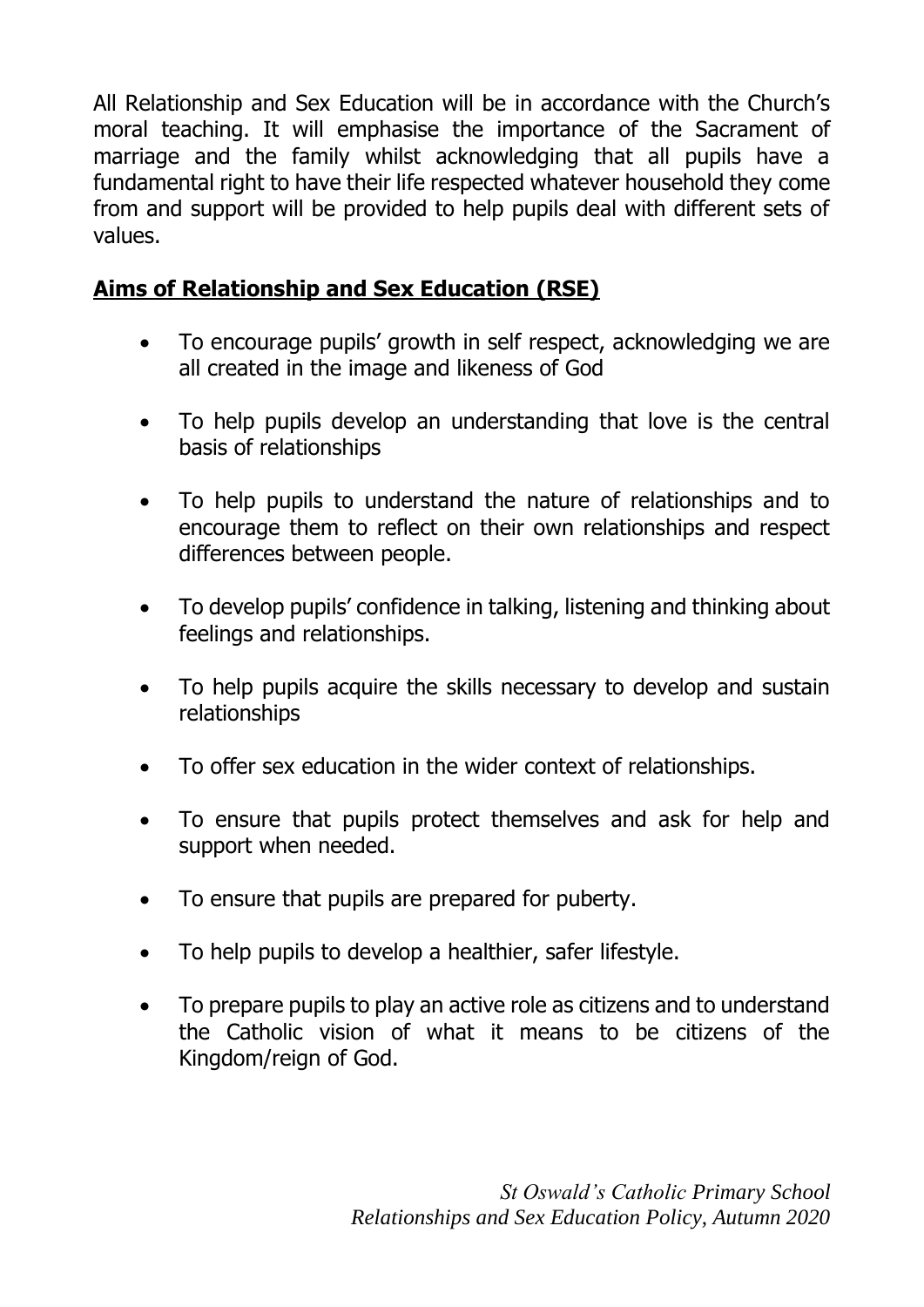## **Delivery of Relationships and Sex Education**

Relationships and Sex Education is taught through our life style in school and through the subjects of Religious Education, Science, PSHE and by way of a cross-curricular, integrated approach as a fundamental part of the Catholic Life of the school.

All elements of PSHE and Citizenship are covered. Significant aspects of Relationship and Sex Education remain part of the National Curriculum for Science. These will be taught to all pupils. (Parents are unable to withdraw pupils from such lessons.)

# **Key Stage 1 (5-7)**

- That humans move, feed, grow, use their senses and reproduce;
- To name the main external parts of the body;
- That humans grow from babies into children and then into adults, and that adults can produce babies;
- To recognise similarities and differences between themselves and other pupils

# **Key Stage 2 (7 – 11)**

- That the life processes common to humans and all animals include nutrition, growth and reproduction
- The main stages of the human life cycle.

We acknowledge that every area of school life can potentially contribute to Relationships and Sex Education as the school, of its very nature operates through positive human relationships. We recognise, value and greatly appreciate the contribution made by all members of staff in deepening the quality of our Christian community.

Teachers will use their professional judgement when addressing issues in Relationships and Sex Education. Careful consideration will be given to the wide and varied experience and backgrounds of the pupils in their care.

*St Oswald's Catholic Primary School Relationships and Sex Education Policy, Autumn 2020* While we operate a whole school approach to Relationship and Sex Education through our RSE Programme, pupils in Year 5 will learn about the emotional and the physical changes of puberty. For this particular part of the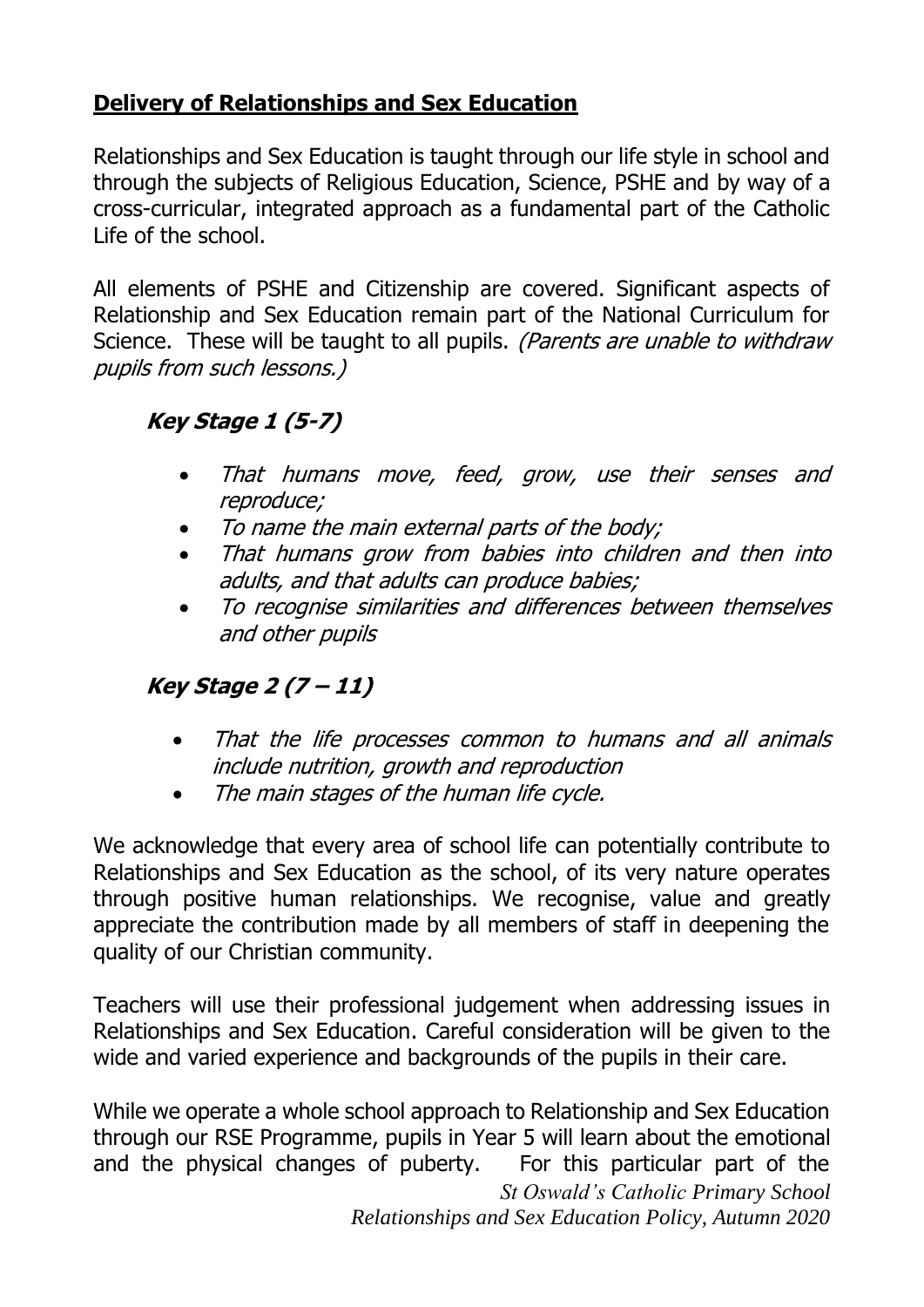curriculum, children will be taught together. A similar approach will operate in in Year 6 when pupils will cover the life cycle and conception of a child within marriage.

#### **Resources**

We acknowledge that parents and carers are the key persons for children learning about Relationships and Sex; the foremost educators. Our role and our programme simply complement their role in nurturing their children's human wholeness. However, the role of parents and our day to day interactions in school are currently supported by the following curriculum resources:

A Journey in Love scheme

### **Outside Agencies**

The expertise of outside agencies may be used appropriately to support but not at the expense of the school's delivery. The school is particularly thankful of the help available from local diocesan agencies and charities such as Nugent.

#### **Curriculum Continuity**

The school has an on-going dialogue with the PSHE Subject Leader and RSE Leader as well as the RE Subject Leader. Collective Worship, Spiritual, Moral and PSHE policies complement each other as appropriate.

#### **Safeguarding Procedures**

The school has procedures to deal with any sensitive issues or children thought to be vulnerable. Staff will pass on any concerns of this nature to the designated child protection officer in school.

### **The Governing Body**

The Governing body and Foundation Governors in particular recognise their responsibility to ensure the Relationships and Sex Education programme follows Diocesan principles and reflects the Church's teaching.

> *St Oswald's Catholic Primary School Relationships and Sex Education Policy, Autumn 2020*